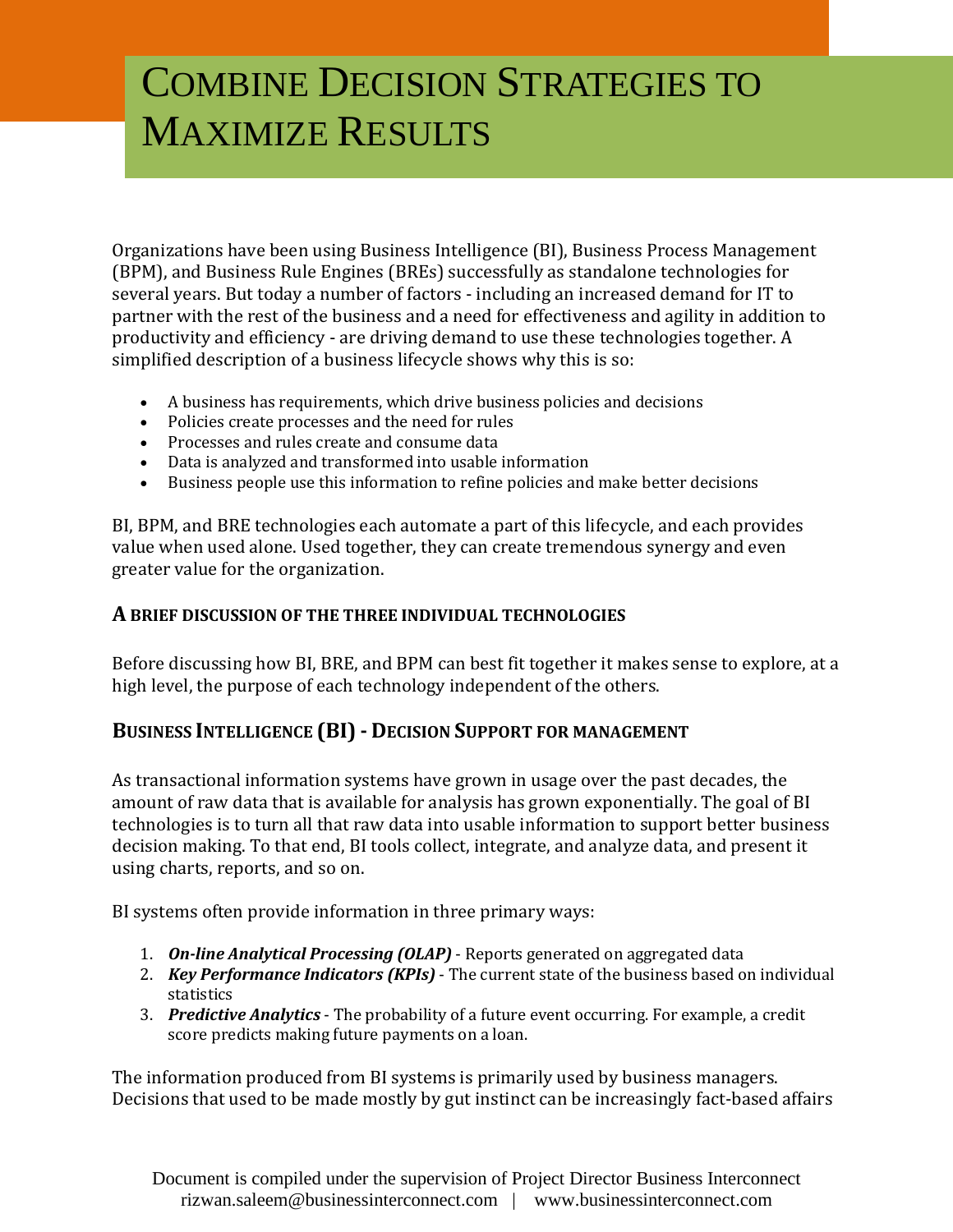as quantitative information becomes more readily available and easier to interpret and understand.

# **BUSINESS PROCESS MANAGEMENT (BPM) -OPERATIONAL SUPPORT FOR THE MASSES**

Viewing work as a basic process that can be studied and improved as an idea dates to Frederick Taylor at the turn of the last century, if not before. What is somewhat more recent is the idea of automating those processes using software. For the purposes of this article, Business Process Management (BPM) will be covered as three primary functions:

- 1. *Business Process Modeling* Mapping and documenting a business process
- 2. *Workflow*  Automated or semi-automated execution of a business process
- 3. *Business Activity Monitoring (BAM)* Using data to analyze and optimize a production workflow; primarily used to find bottlenecks or problems in a process so they can be remedied

The three major BPM functions fit nicely into a BPM lifecycle, shown in Figure A, which very closely relates to the old Systems Development Lifecycle (SDLC):

#### *Figure A*

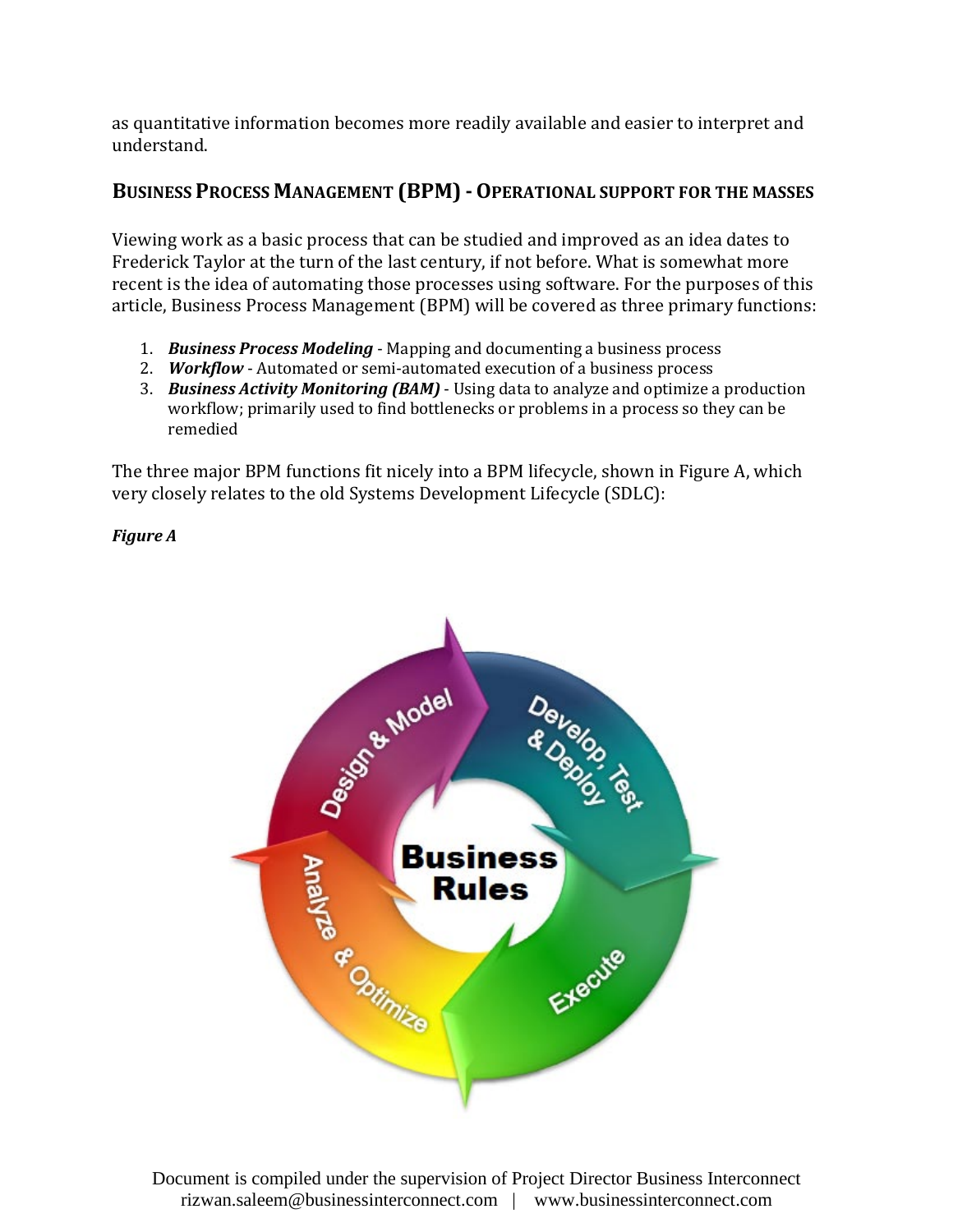BPM systems are used to help workers get their work done as quickly and efficiently as possible.

# **BUSINESS RULES ENGINE (BRE) - BUSINESS LOGIC EXECUTION FOR EVERYONE**

The concept of Business Rule Engines seems to have started over 30 years ago with the concept of expert systems. They have come a long way since then and in their current state are more frequently called Business Rule Management Systems (BRMSs) and tend to encompass four main areas of functionality:

- 1. *Authoring* Declaring the rules in a variety of different forms, including syntax, business or natural language expressions, and decision tables
- 2. *Storage & Management* Store rules centrally and provide the ability to secure them, retain a history of changes to them, and deploy them to different environments
- 3. *Integration*  Provide the ability to have applications work with the rules both at design time and runtime
- 4. *Execution* Processing data and rules in a business rule engine

Business rule engines are intended to be embedded in other applications, whether custom applications built in-house or commercial applications meant to be sold with the engine capabilities included. Unlike BI and BPM systems that provide functionality whether or not they are integrated with other systems, business rule engines must be integrated into an application to provide significant value over and above rule declaration. Since rules can be embedded into a variety of systems they can be used to assist both management and workrelated functions.

Business Rule Engines can be used by knowledge workers (subject matter experts such as analysts, actuaries, and risk managers) and by developers and other IT professionals to define and maintain decision logic in the form of rules and calculations. Because the decision logic is easier to find and update, rule-based applications are highly customizable and provide the agility to change to meet changing business requirements.

# **ORGANIZATIONAL AGILITY - HOW BI, BPM & BRE CAN WORK TOGETHER**

The three technologies, while each serving specific needs, when properly implemented can enhance one another, as shown in Figure B.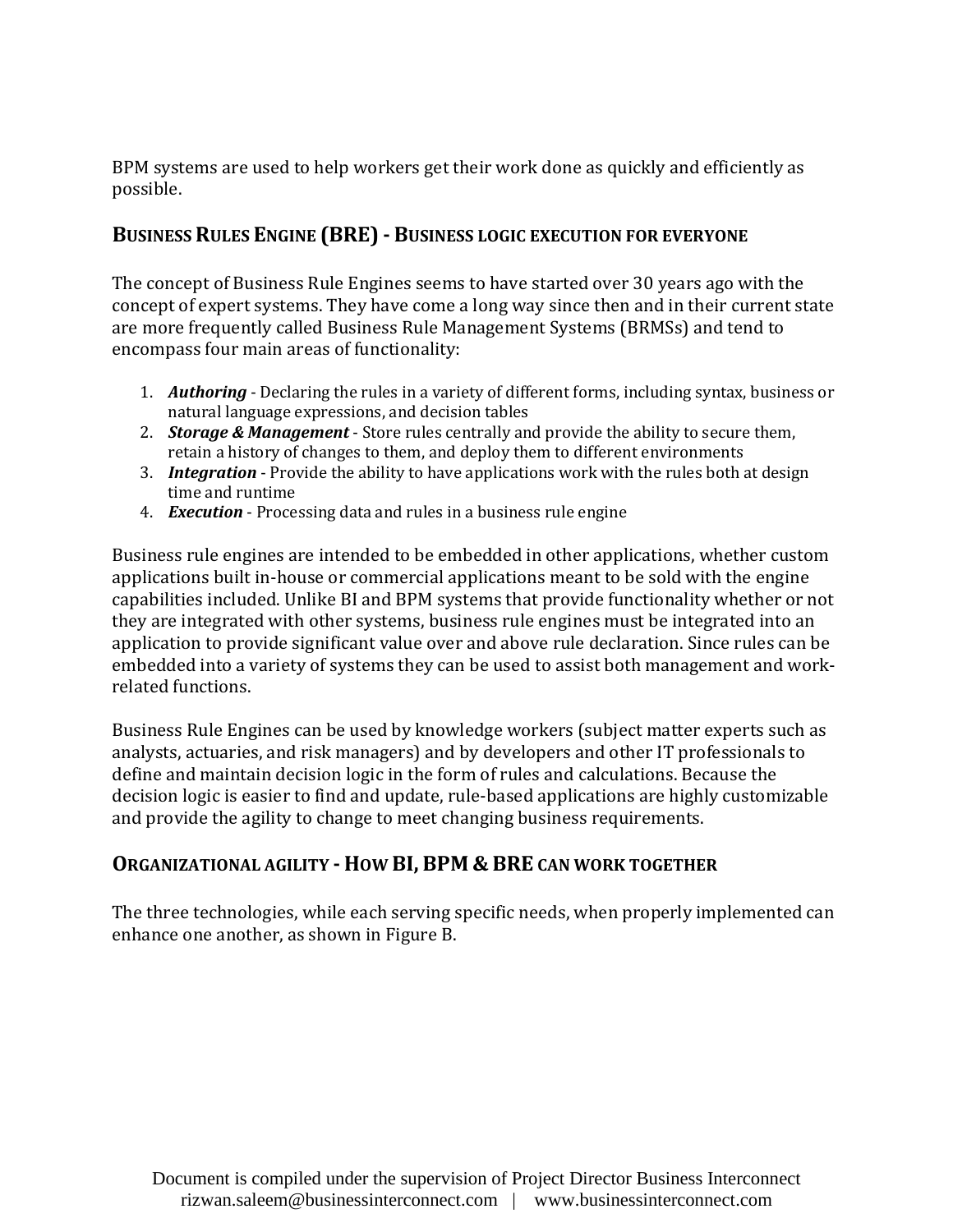



*The interaction of BI, BPM, and BRE technologies*

## **EVERYDAY OPERATIONS**

From this diagram it's clear that there's a cycle driven by the use of BI and BPM. Data from business transactions and the monitoring of workflows (BAM) is consolidated into databases and data warehouses. Management uses information backed by that data to determine how the business can be improved. Business processes are then created or changed accordingly using a BPM modeling tool. Finally, the new processes are executed using the BPM engine.

Admittedly the cycle described above is nothing new; managers have always used the best information available to support ideas, make decisions, and alter the way their business works. The difference is that technology is becoming better at turning raw data into usable information, and helping managers transform ideas and decisions into action more quickly than before.

#### **OUTSIDE INFLUENCES THROUGH REPORTING AND COMPLIANCE**

Compliance is a major factor driving the demand for these technologies. As penalties for non-compliance become stricter, companies are increasingly faced with the need not just to be compliant with regulations, but to demonstrate and prove their compliance. Compliance has become a part of the lifecycle because it is a leading reason that outside parties can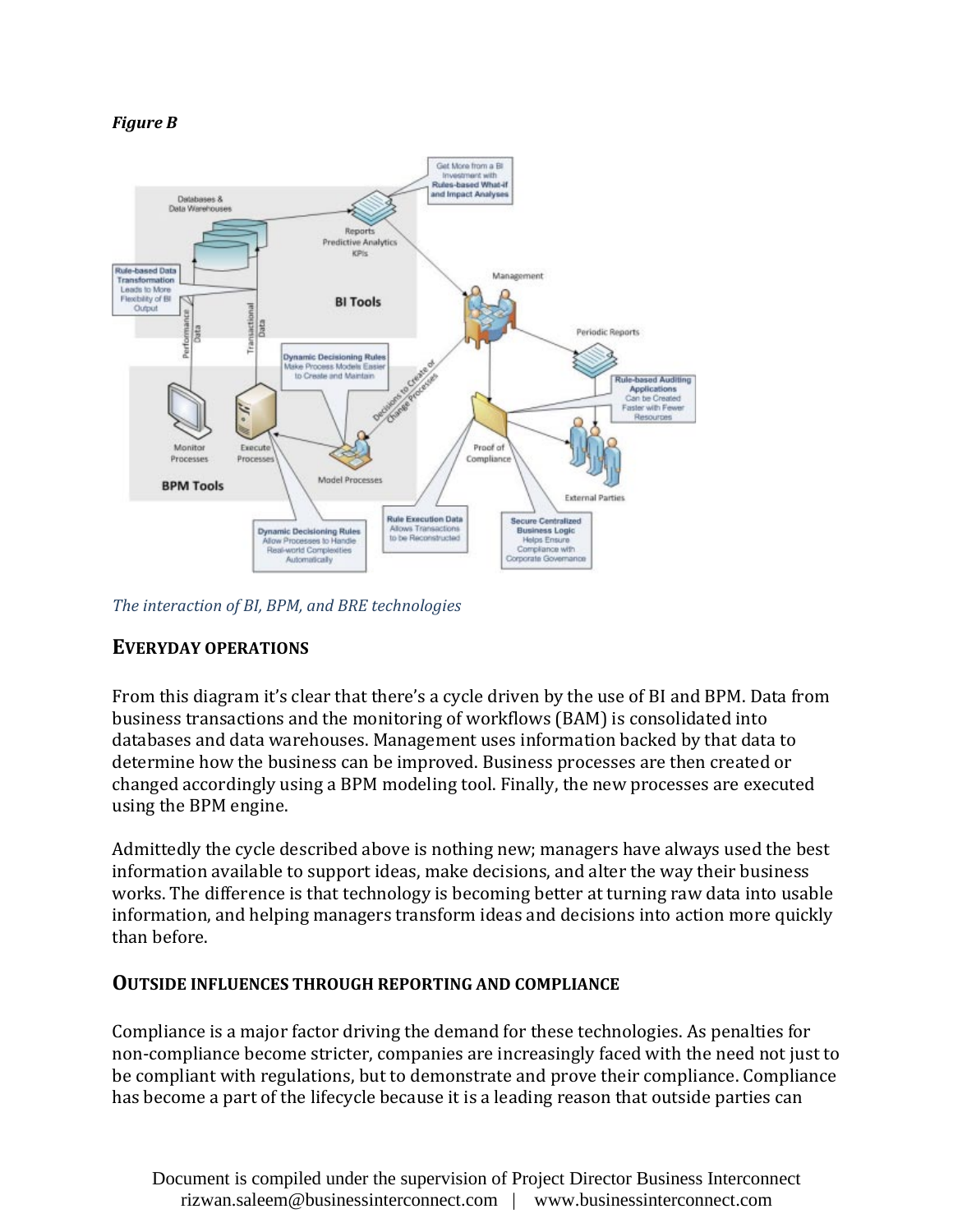impact organizational processes. Organizations are virtually always expected to report something to the outside world. The information reported is frequently used to determine if an audit is required to ensure laws and regulations are being followed.

Process models are helpful for achieving compliance; even more important are actual data proving transactions were performed according to regulations and rules. Take, for example, recent inquiries by various government bodies into lending activity. Organizations are being asked to prove that loans were made in good faith and with a reasonable level of analysis. Financial institutions that can provide that proof quickly have a much better chance of weathering the storms in the current mortgage industry.

# **RULES ARE EVERYWHERE**

Rules play a part throughout the systems represented. By adding business rules to the mix, management teams can get better information from their BI systems and push change through the processes more quickly. Further, execution logic that is clearly documented in the form of rules allows for clear proof of compliance.

There are four primary areas in which rules can be used in conjunction with BI and BPM Systems.

- 1. *Dynamic Decisioning in Workflows* Increase readability and maintainability of organizational workflows
- 2. *Compliance Support* Be sure that systems are compliant at all times. Further, be able to prove compliance and speed the process of conducting audits
- 3. *Decision Support* Provide tools and information that help management make better decisions
- 4. *Data Transformation -* BI systems need to aggregate data from numerous sources; a BRE can help

## **DYNAMIC DECISIONING IN WORKFLOWS**

The logic and input behind operational business decisions change frequently and is understood best by subject matter experts (analysts, risk managers, etc.) or SMEs. Dynamic decisioning gives SMEs control over the rules, logic, and calculations at the heart of essential operations. Dynamic decisioning frees IT staff from the burden of frequent updates to business logic, yet keeps them in control. In the context of BPM it is the outcome of properly embedding rule-based decision points within a workflow. This is possible when the BRE allows the deployment of rules as web services, and/or provides a rich SDK/API for tight integration points.

The benefits of embedding rules within workflow include:

• Workflow logic exists in the workflow tool, while complex decision logic exists in rule form; this streamlines the workflow and makes it easier to understand and maintain (See Figure C.)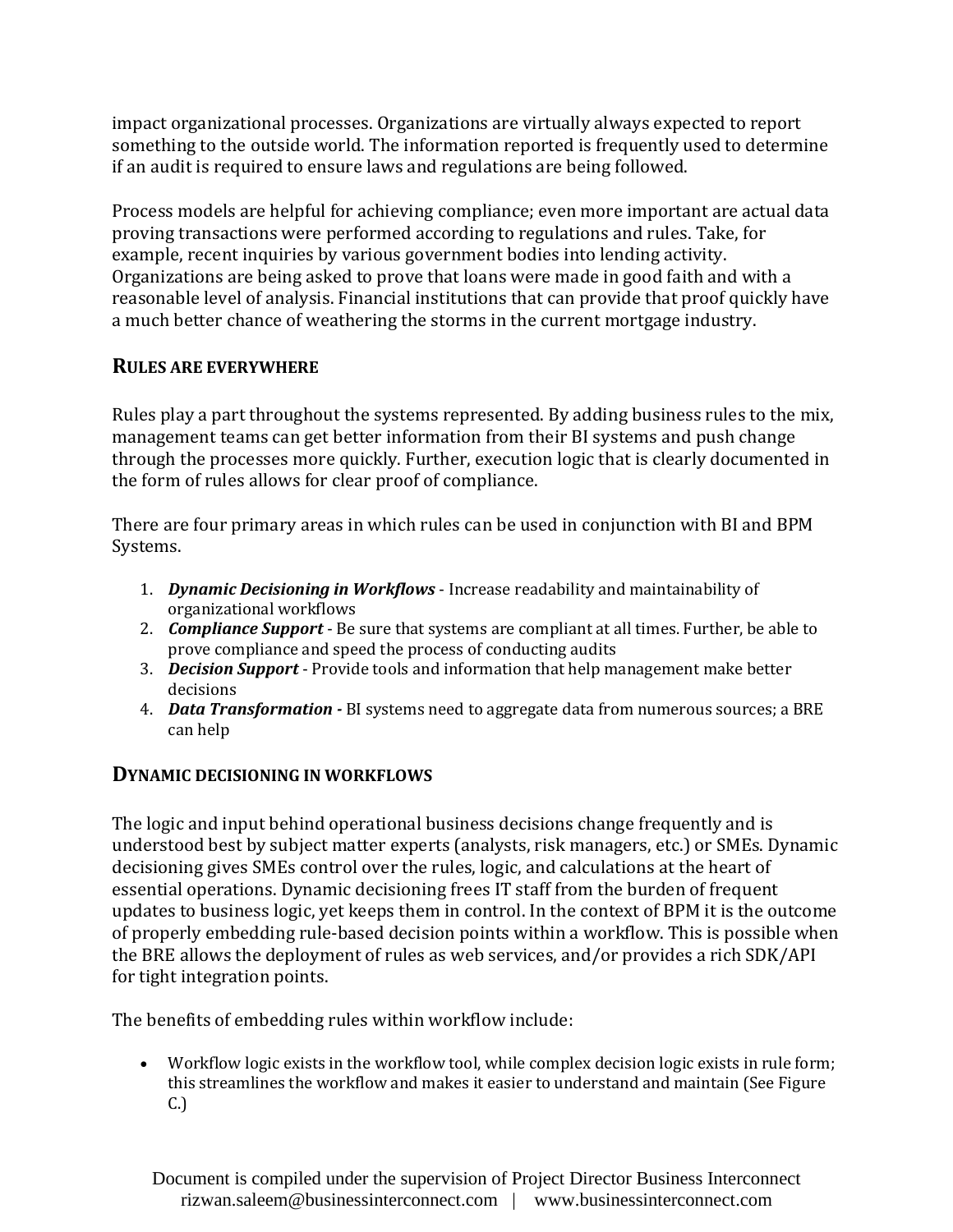- Provide the ability to change assignment rules for routing work to the most qualified performer
- Determine whether to automatically or manually handle different types of transactions

#### *Figure C*



*Moving complex decision logic out of the workflow tool and into a BRE streamlines the workflow.*

# **COMPLIANCE SUPPORT**

As discussed earlier, organizations must no longer just be compliant they are increasingly being asked to prove it. Further, the rules and laws to which they must comply are in a constant state of change. Organizations that can most quickly and efficiently ensure they are compliant as well as prove compliance are in the best position to survive crises and thrive while their competitors struggle.

There are three main areas of interest where are BRE used in conjunction with BI and BPM can support organizational compliance:

1. **Tools for rapid development of rule-based applications**, giving SMEs the ability to construct an application that supports a business process. An example is scorecards used to conduct audits. An auditor with the ability to create his or her own rules-driven scorecard can help close an investigation more quickly. Another example is a questionnaire used to capture information from people outside the organization. During a job interview there are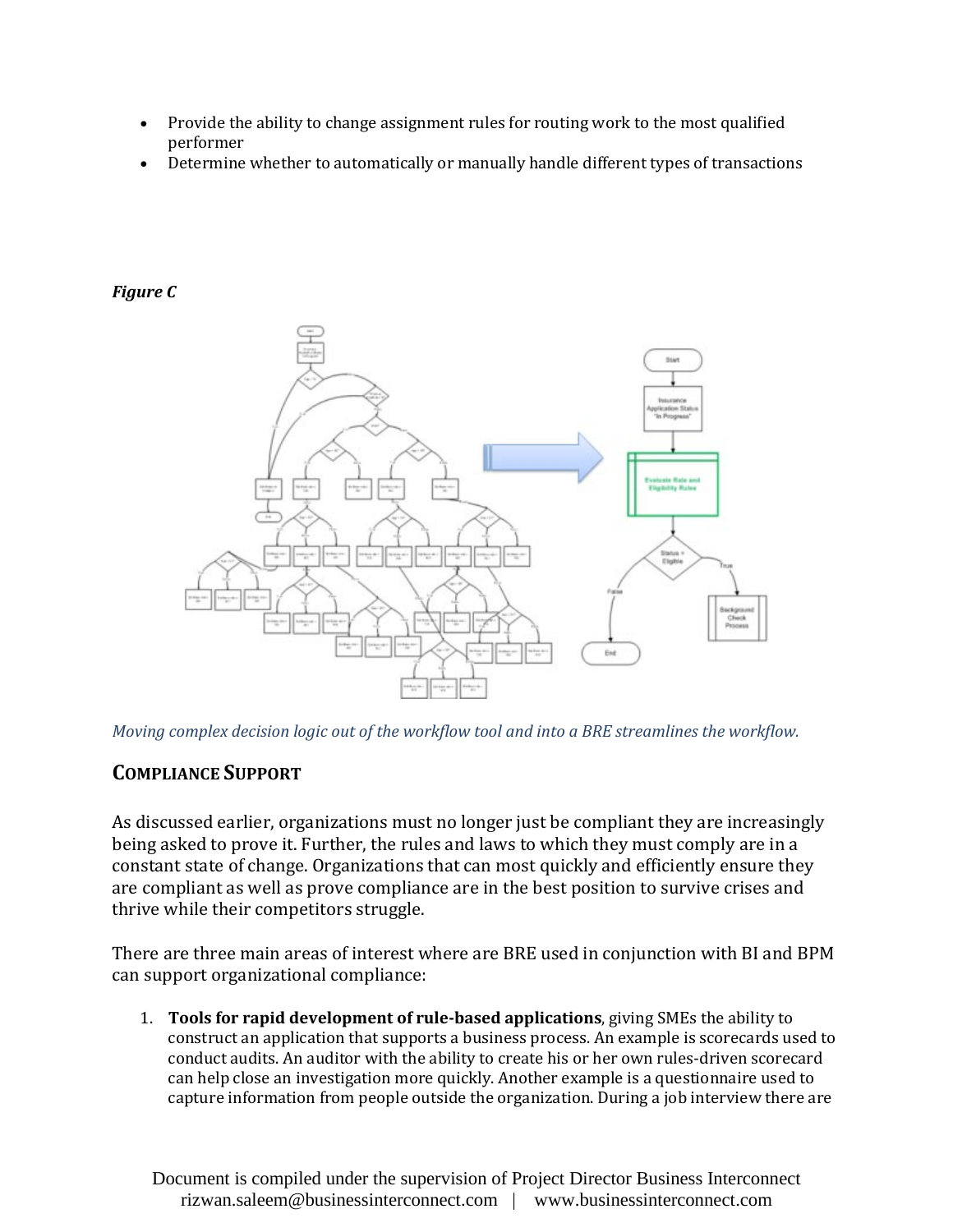a variety of regulations that dictate what an interviewer is not allowed to ask. Having the ability to quickly alter an interview questionnaire based on changing regulations can help prevent EEOC violations.

- 2. **The ability to reconstruct how transactions are performed,** capturing a variety of data points about what fields were changed and which rules were executed.
- 3. **The ability to secure process and rule logic,** with a rule catalog that allows or denies access based on permissions and versions rules so that a history of revisions can be tracked.

## **DECISION SUPPORT**

There are many management problems for which a BRE could be leveraged with BI and BPM tools to provide valuable information to decision makers. Three of the primary issues a BRE can help answer are:

- 1. **Should we automate all or part of a specific process?** *Example: All claims are currently processed manually. Managers want to know if automating them would result in better compliance with policies and procedures.* By taking transactions that were handled manually and running them through a set of rules, then comparing the results side by side with a BI system, management can then determine whether to automate all, none, or only certain types of transactions.
- 2. **What is the impact of making a business policy change?** *Example: Disputing a credit card transaction is labor intensive. What would happen if management decided to raise the autoapproval threshold to \$15 from \$10?* Using a BRE, rules can be changed and run against historical data to create data for a what-if analysis in a BI system. An additional benefit to this approach is that these decisions now have demonstrable quantitative backing.
- 3. **Can this process be more efficient?** *Example: It currently takes two days to issue an invoice. What are the bottlenecks in the process?* Many BREs have the ability to generate detailed execution data, which can be used for performance metrics in a BI system. This data, once consolidated properly in a BI tool, can help managers identify process bottlenecks.

## **DATA TRANSFORMATION**

A tremendous amount of data is generated by rule execution, business activity monitoring and transactional data from the course of doing business. When management can't get the information they need from their BI system it's often because that data is either not aggregated correctly or not currently loaded into the BI system. Some BREs offer the option of using multiple data structures from completely different sources. Rules are used to read inbound data from one source (for example from an ERP or other transactional system) and determine if and how it should be formatted for storage in another source. Semitechnical business analysts can use rules to adjust their BI data feeds directly, providing a means of properly loading data into databases and/or the BI system.

# **CONCLUSION**

In summary, Business Intelligence (BI), Business Process Management (BPM), and Business Rule Engines (BREs) provide value when used as stand-alone technologies. When used